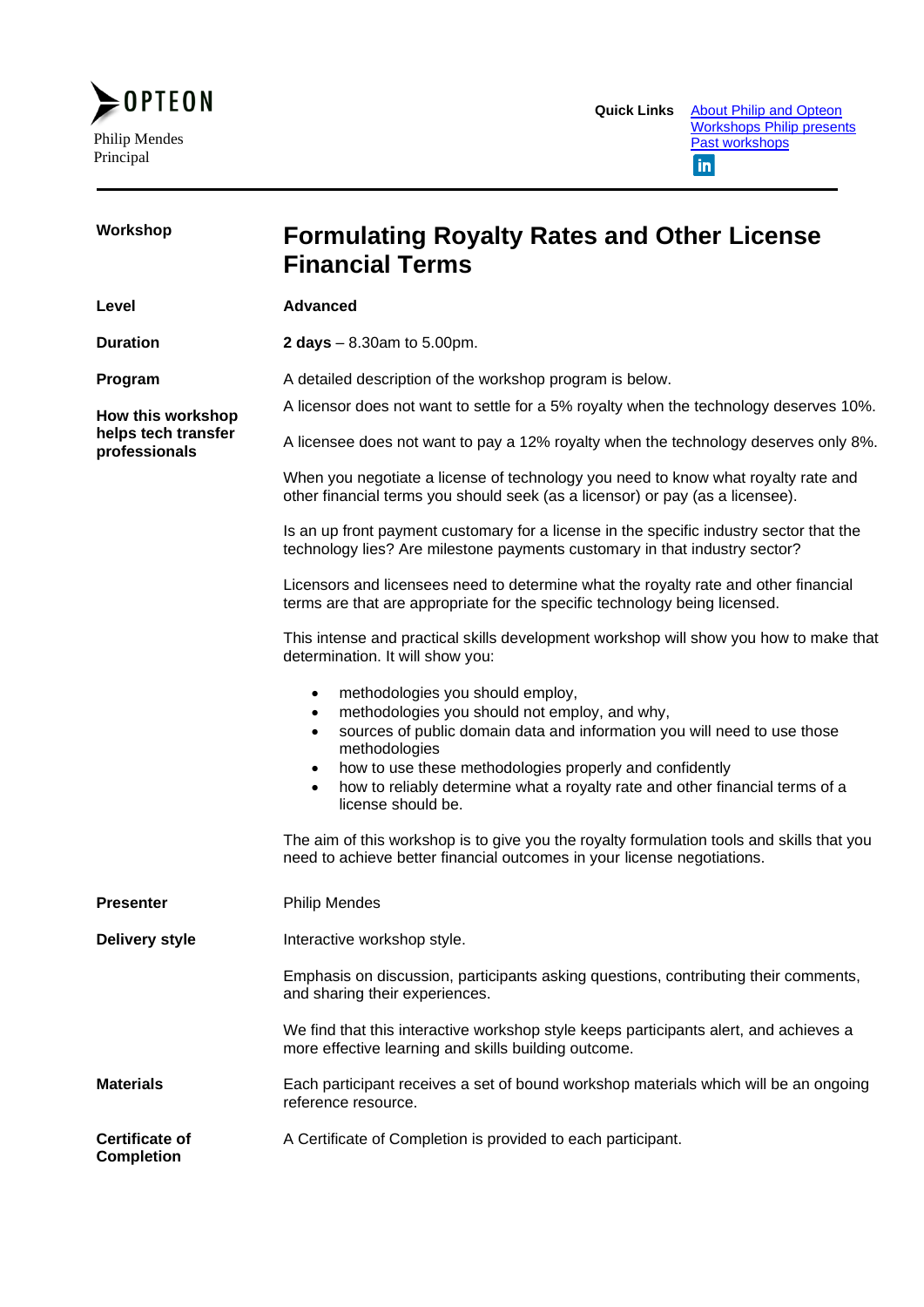| DAY <sub>1</sub> |                                                                              |                                                                                                                                                                                                                                                                                                                                                                                     |  |
|------------------|------------------------------------------------------------------------------|-------------------------------------------------------------------------------------------------------------------------------------------------------------------------------------------------------------------------------------------------------------------------------------------------------------------------------------------------------------------------------------|--|
| 9.00             | <b>Welcome and Introductions</b>                                             |                                                                                                                                                                                                                                                                                                                                                                                     |  |
| 9.15             | <b>Factors that affect the royalty</b><br>value of your license              | The relationship between risk and value and how it affects royalty rates and other financial terms. How the stage of the<br>IP's development affects royalty rates and other financial terms. Quantity of IP, Quantity of Rights, Market Opportunity<br>etc                                                                                                                         |  |
| 10.30            | <b>Morning Tea</b>                                                           |                                                                                                                                                                                                                                                                                                                                                                                     |  |
| 11.00            | When to start royalty<br>negotiations                                        | Should royalty negotiations start at the beginning of a negotiation, or some other time during the negotiation, or before<br>or after a due diligence? Factors influencing the optimal time to start royalty rate negotiations.                                                                                                                                                     |  |
| 11.45            | <b>Industry standards of royalty</b><br>rate structures and royalty<br>rates | The structure of royalty rates and other financial terms – what is to be encountered in different industries. Royalty rates<br>that are common for specific industries and specific transactions. When can industry standards be relied upon. When to<br>be cautious about industry standards. Royalty rates, royalty tables and royalty statistics for different industry sectors. |  |
| 1.00             | Lunch                                                                        |                                                                                                                                                                                                                                                                                                                                                                                     |  |
| 2.00             | <b>25% Rule</b>                                                              | The 25% rule and when it is and is not appropriate as a royalty setting approach. Limitations and criticisms of the 25%<br>Rule. Practical application of the 25% Rule. Status of the 25% rule given recent critical US court decisions – when can it<br>be used.                                                                                                                   |  |
| 2.30             | <b>Ranking / Rating Method</b>                                               | The ranking / rating methodology of royalty setting. Its practical application. Assessing its utility.                                                                                                                                                                                                                                                                              |  |
| 3.00             | <b>Afternoon Tea</b>                                                         |                                                                                                                                                                                                                                                                                                                                                                                     |  |
| 3.30             | <b>Practical Exercise - 25% Rule</b>                                         | Participants are divided into groups. Each group will receive a different technology case study. Each group is tasked to<br>assess the appropriate royalty rate in its own case study, using the 25% rule.                                                                                                                                                                          |  |
| 4.30             | <b>Practical exercise presentations</b>                                      | Each group presents the result of its royalty rate setting. Each presentation by each group is discussed thoroughly to<br>illustrate the principles of the 25% Rule.                                                                                                                                                                                                                |  |
| 5.00             | <b>Close</b>                                                                 |                                                                                                                                                                                                                                                                                                                                                                                     |  |

## **FORMULATING ROYALTY RATES AND OTHER LICENSE FINANCIAL TERMS -** *Methods, Skills & Tools*